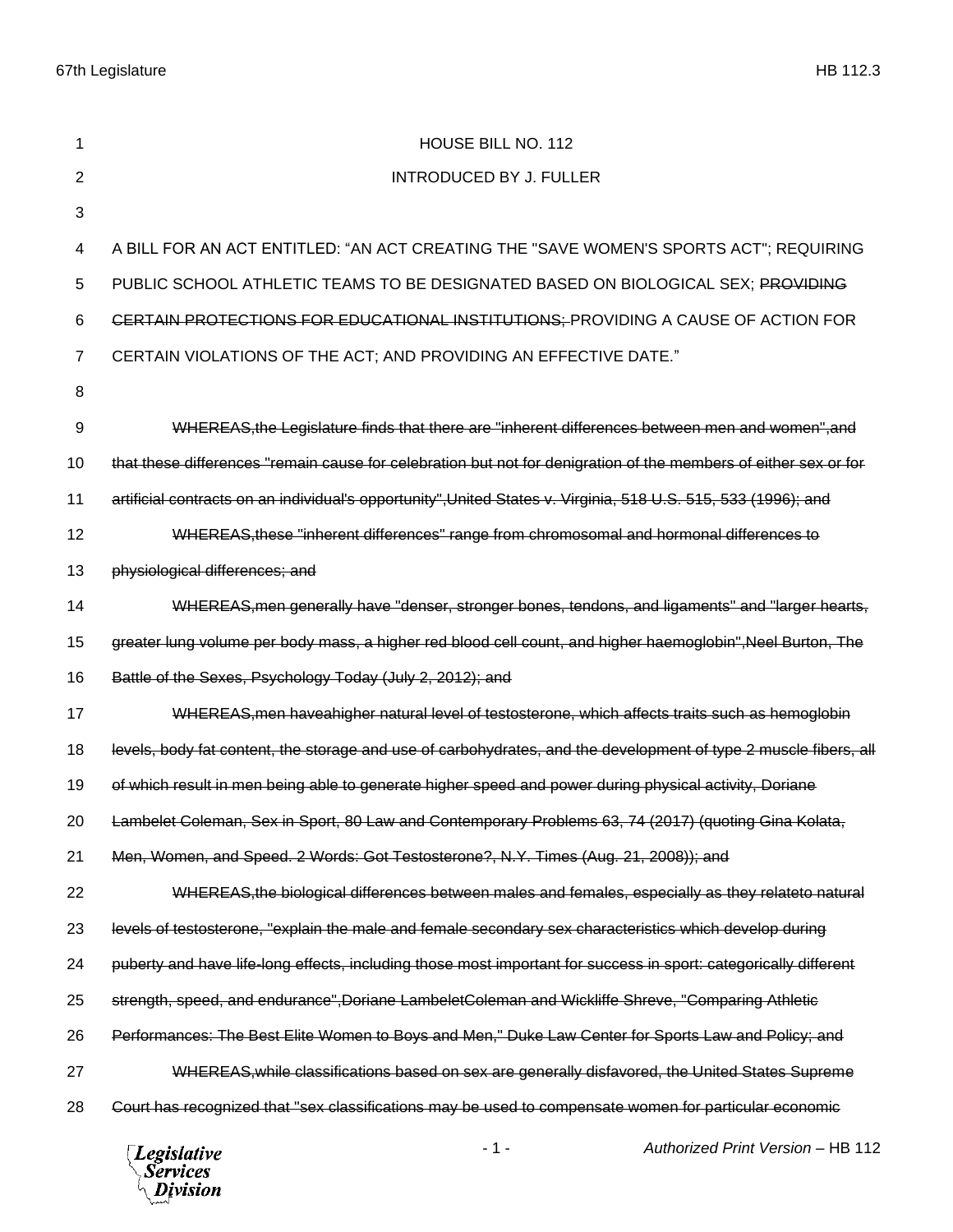- disabilities [they have] suffered, to promote equal employment opportunity, [and] to advance full development of the talent and capacities of our Nation's people",United States v. Virginia, 518 U.S. 515, 533 (1996); and WHEREAS,one place in whichsex classification allows for the "full development of the talent and capacities of our Nation's people" is in the context of sports and athletics; and WHEREAS,courts have recognized that the inherent, physiological differences between males and females result in different athletic capabilities, see, e.g., Kleczek v. Rhode Island Interscholastic League, Inc., 612 A.2d 734, 738(R.I. 1992) ("Because of innate physiological differences, boys and girls are not similarly 8 situated as they enter athletic competition.") and Petrie v. III. High Sch. Ass'n, 394 N.E.2d 855, 861 (III. App. Ct. 1979) (noting that high school boys generally possess physiological advantages over their girl counterparts and that those advantages give them an unfair lead over girls in some sports like high school track); and WHEREAS,a recent study of female and male Olympic performances since 1983 found that, although athletes from both sexes improved over the time span, the gender gap between male and female performances 13 remained stable, which "suggest[s] that women's performances at the high level will never match those of men",Valerie Thibault,et al., Women and men in sport performance: The gender gap has not evolved since 1983, 9 Journal of Sports Science and Medicine 214, 219 (2010); and WHEREAS,as Duke Law professor and All-American track athlete Doriane LambeletColeman, tennis champion MartinaNavratilova, and Olympic track gold medalist Sanya Richards-Ross recently wrote, "The 18 evidence is unequivocal that starting in puberty, in every sport except sailing, shooting, and riding, there will always be significant numbers of boys and men who would beat the best girls and women in head-to-head 20 competition. Claims to the contrary are simply a denial of science", Doriane Lambelet Coleman, et al., Pass the Equality Act, But Don't Abandon Title IX, Washington Post (Apr. 29, 2019); and 22 WHEREAS, having separate sex-specific teams furthers efforts to promote sex equality, and sex- specific teams accomplish this by providing opportunities for female athletes to demonstrate their skill, strength, and athletic abilities while also providing them with opportunities to obtain recognition and accolades, college scholarships, and the numerous other long-term benefits that flow from success in athletic endeavors. BE IT ENACTED BY THE LEGISLATURE OF THE STATE OF MONTANA:
- 

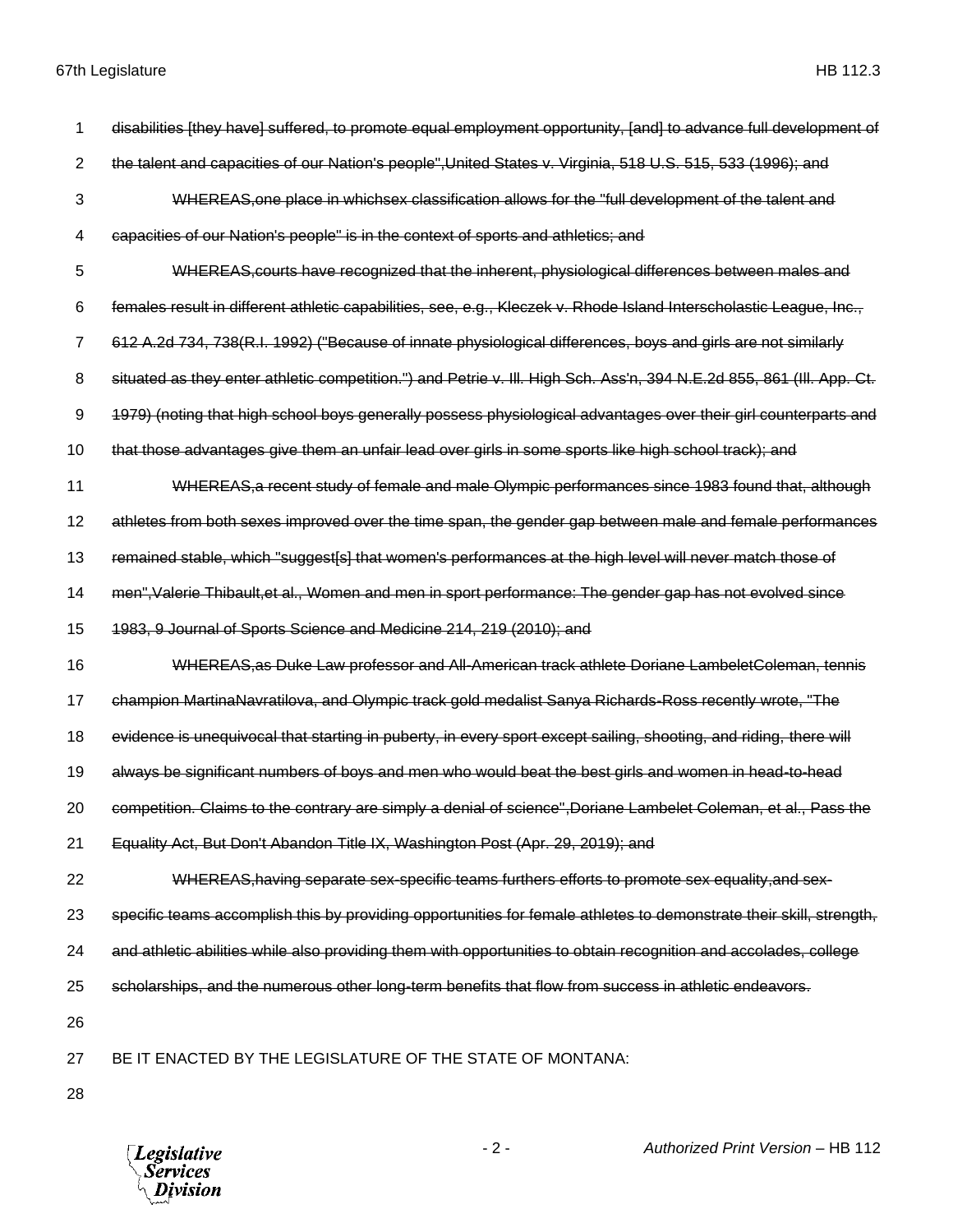| 1  | NEW SECTION. Section 1. Short title. [Sections 1 through 4 3] may be cited as the "Save Women's                        |
|----|------------------------------------------------------------------------------------------------------------------------|
| 2  | Sports Act".                                                                                                           |
| 3  |                                                                                                                        |
| 4  | NEW SECTION. Section 2. Designation of athletic teams. (1) Interscholastic, intercollegiate,                           |
| 5  | intramural, or club athletic teams or sports that are sponsored by a public elementary or high school, a public        |
| 6  | institution of higher education, or any school or institution whose students or teams compete against a public         |
| 7  | school or institution of higher education must be expressly designated as one of the following based on                |
| 8  | biological sex:                                                                                                        |
| 9  | males, men, or boys;<br>(a)                                                                                            |
| 10 | females, women, or girls; or<br>(b)                                                                                    |
| 11 | coed or mixed.<br>(c)                                                                                                  |
| 12 | Athletic teams or sports designated for females, women, or girls may not be open to students of<br>(2)                 |
| 13 | the male sex.                                                                                                          |
| 14 |                                                                                                                        |
| 15 | NEW SECTION.Section 3. Protection for educational institutions.A government entity, a                                  |
| 16 | licensing or accrediting organization, or an athletic association or organization may not entertain a complaint,       |
| 17 | open an investigation, or take any other adverse action against a school or institution of higher education for        |
| 18 | maintaining separate interscholastic, intercollegiate, intramural, or club athletic teams or sports for students of    |
| 19 | the female sex.                                                                                                        |
| 20 |                                                                                                                        |
| 21 | NEW SECTION. SECTION 3. Cause of action. (1) A student who is deprived of an athletic opportunity                      |
| 22 | or who suffers any direct or indirect harm as a result of a violation of [sections 1 through 4 3] may bring a cause    |
| 23 | of action for injunctive relief, damages, and any other relief available under law against the school or institution   |
| 24 | of higher education.                                                                                                   |
| 25 | A student who is subject to retaliation or other adverse action by a school, institution of higher<br>(2)              |
| 26 | education, or athletic association or organization as a result of reporting a violation of [sections 1 through 4 3] to |
| 27 | an employee or representative of the school, institution, or athletic association or organization, or to any state or  |
| 28 | federal agency with oversight of schools or institutions of higher education in Montana may bring a cause of           |